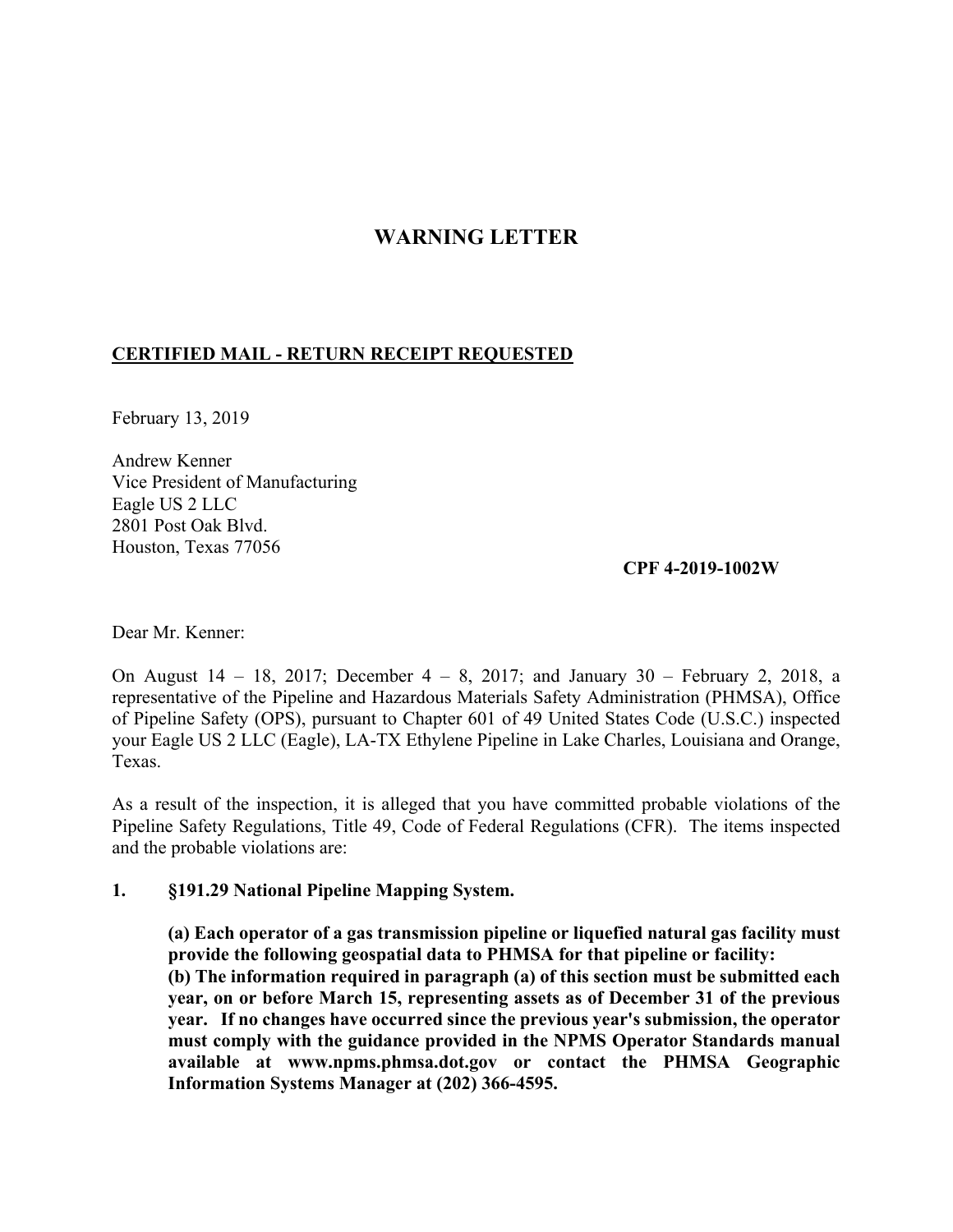Eagle failed to submit the NPMS information required by §191.29(a) on or before March 15 representing its assets as of December 31 of the previous year.

 appropriate for use in the National Pipeline Mapping System NPMS in a timely manner. Eagle Specifically, in 2016 Eagle failed to submit geospatial data, attributes, metadata and a transmittal letter submitted their NPMS update on September 21, 2016, which was 191 days after the deadline.

#### **2. §192.605 Procedural manual for operations, maintenance, and emergencies.**

emergency response.  **commence. Appropriate parts of the manual must be kept at locations where (a) General. Each operator shall prepare and follow for each pipeline, a manual of written procedures for conducting operations and maintenance activities and for**  For transmission lines, the manual must also include **procedures for handling abnormal operations. This manual must be reviewed and updated by the operator at intervals not exceeding 15 months, but at least once each calendar year. This manual must be prepared before operations of a pipeline system operations and maintenance activities are conducted.** 

Eagle failed to ensure their maps and manual of written procedures for conducting operations and maintenance activities and for emergency response are readily available to appropriate operating, maintenance, and emergency response personnel.

 field tech stated he relied on the hard copy located in his company truck (dated 2014). The current At the time of inspection, the PHMSA inspector observed one of the two field technicians for LA-TX Ethylene pipeline struggling to retrieve the Operations, Maintenance, and Emergency (OME) Response Manual (dated 2015) from his work laptop without coaching from his supervisor. The OME manual used during this inspection had a revision date of November 9, 2017.

#### **3. §192.909 How can an operator change its integrity management program?**

 **program or schedule for carrying out the program elements. An operator must also notify a State or local pipeline safety authority when either a covered segment is covered segment is regulated by that State. An operator must provide the notification (a) General. An operator must document any change to its program and the reasons for the change before implementing the change. (b) Notification. An operator must notify OPS, in accordance with §192.949, of any change to the program that may substantially affect the program's implementation or may significantly modify the located in a State where OPS has an interstate agent agreement, or an intrastate within 30 days after adopting this type of change into its program.**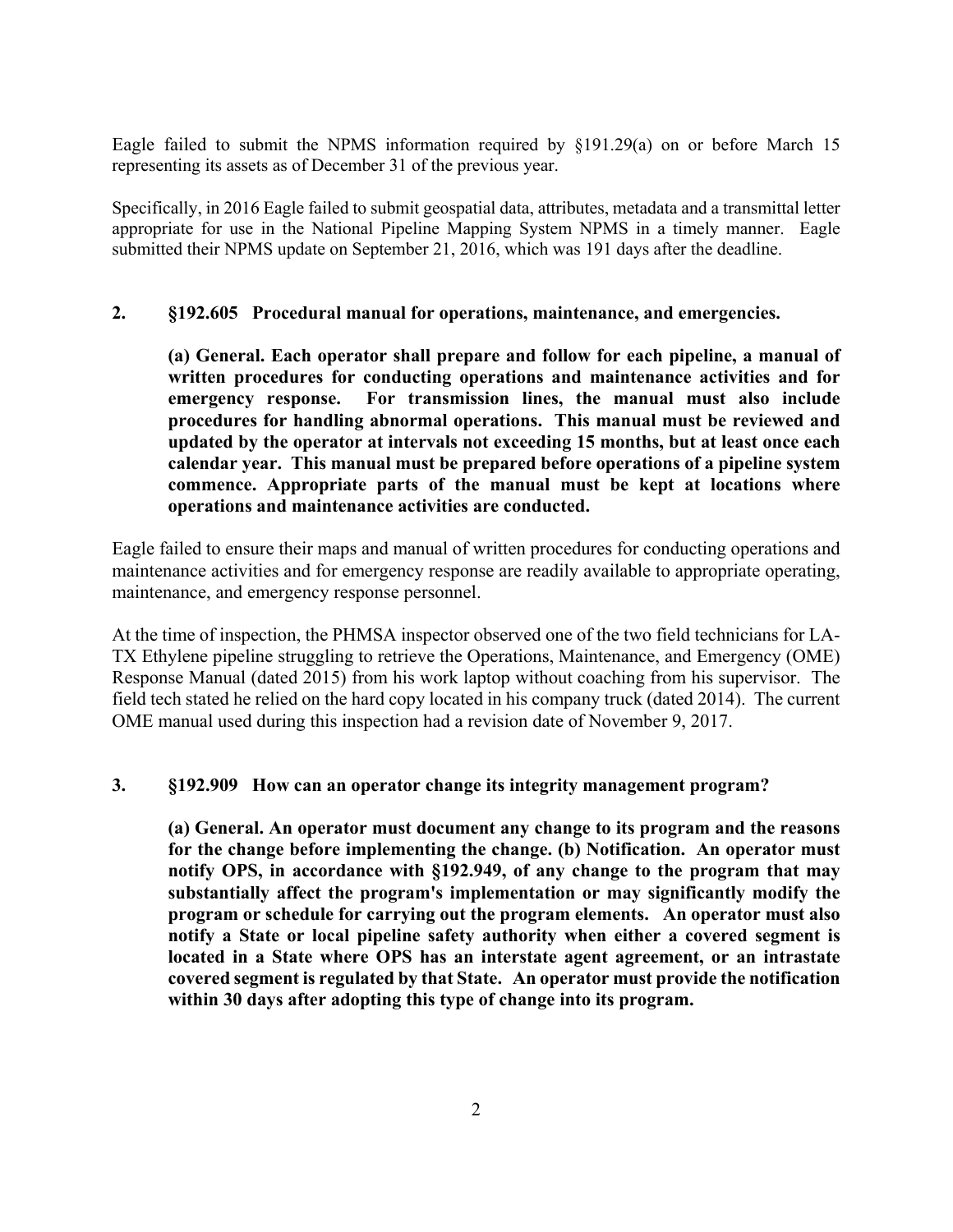Eagle failed to follow procedure  $\text{\#2305-IM-1000}$ , revision date  $1/15/18$  Section 43.0 – 45.0 regarding Management of Change, notifications, and significant changes which requires Eagle to define a "significant change", document the reason for changes along with management authority for approving changes, as well as notifying PHMSA and appropriate state agencies as necessary.

 Eagle failed to notify PHMSA within 30 days of adopting changes to their IMP that substantially carrying out the program elements. Eagle revamped their risk model and switched from method affected the program's implementation or significantly modify the program or schedule for 1 HCA determination to method 2 in 2015. Subsequently, as a result of this inspection, on December 8, 2017 Eagle submitted a notification of change to PHMSA and initiated the MOC process.

### **4. §192.917 How does an operator identify potential threats to pipeline integrity and use the threat identification in its integrity program?**

**(b) Data gathering and integration. To identify and evaluate the potential threats to a covered pipeline segment, an operator must gather and integrate existing data and information on the entire pipeline that could be relevant to the covered segment. In performing this data gathering and integration, an operator must follow the requirements in ASME/ANSI B31.8S, section 4. At a minimum, an operator must gather and evaluate the set of data specified in Appendix A to ASME/ANSI B31.8S, and consider both on the covered segment and similar non-covered segments, past incident history, corrosion control records, continuing surveillance records, patrolling records, maintenance history, internal inspection records and all other conditions specific to each pipeline.** 

Eagle failed to develop a process to gather data and integrate existing data to identify and evaluate potential threats on covered segments and similar non-covered segments.

 Gathering Data for Threats and Risk however at the time of inspection this procedure was not Eagle's Integrity Management Program (IMP), document #2305-IM-1000, revision date 1/15/18, Section 18 Threat Identification and Risk Evaluation refers to procedure 2305-IM-C201, provided.

Eagle does not have a process describing the requirements of data gathering and integrating information for LA-TX Ethylene pipeline.

## **5. §192.935 What additional preventive and mitigative measures must an operator take?**

**(c) Automatic shut-off valves (ASV) or Remote-control valves (RCV). If an operator determines, based on a risk analysis, that an ASV or RCV would be an efficient means**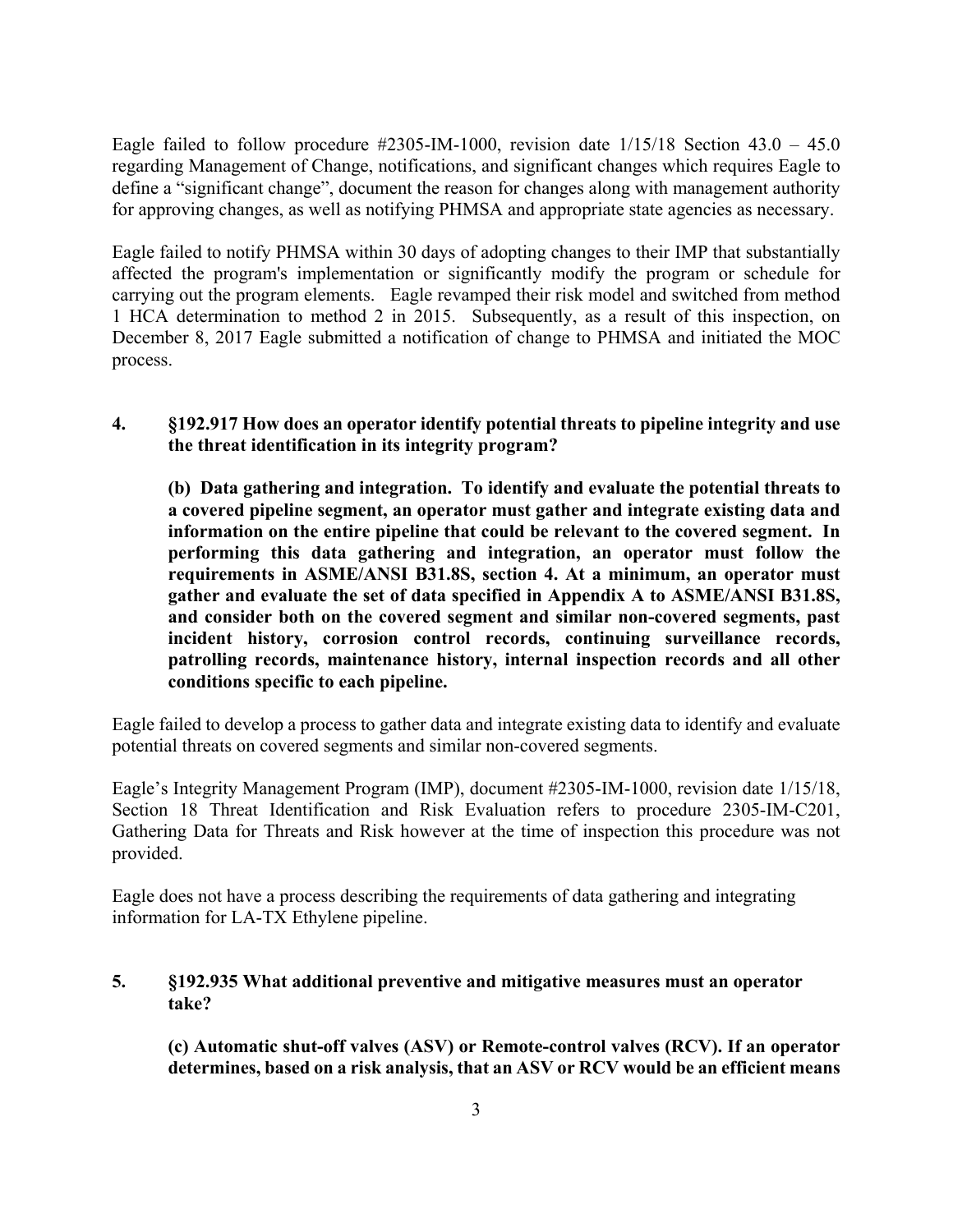**of adding protection to a high consequence area in the event of a gas release, an operator must install the ASV or RCV. In making that determination, an operator shutdown capabilities, the type of gas being transported, operating pressure, the rate must, at least, consider the following factors--swiftness of leak detection and pipe of potential release, pipeline profile, the potential for ignition, and location of nearest response personnel.** 

 transported, operating pressure, the rate of potential release, pipeline profile, the potential for During the inspection, the PHMSA inspector found that Eagle did not conduct an analysis which considers the swiftness of leak detection and pipe shutdown capabilities, the type of gas being ignition, and location of nearest response personnel.

Eagle's IMP manual, document #2305-IM-1000, revision date 1/15/18, Section 33.4 ASV's / RCV's states:

*"33.4.1 Westlake's currently uses Remote Control Valves (RCVs) where they have been determined to be needed. Pipelines can be isolated at the supply in cases of leak or over-pressure. The need for additional RCV's is considered along with other P&M's during the P&M Annual Review.* 

*33.4.2 Westlake considered the following factors if it is determined that installing an Automatic Shutoff Valve (ASV) or RCV would be an effective way to protect a high consequence area against a gas release:* 

- *Swiftness of leak detection*
- *Pipe shutdown capabilities*
- *Type of gas being transported*
- *Operating pressure*
- *Rate of potential release*
- *Pipeline profile*
- *Potential for ignition*
- *Location of nearest response personnel"*

At the time of inspection Eagle could not provide the analysis where they considered the need for ASV or RCV to determine if additional ASV or RCV would add protection to potentially affected high consequence areas.

#### **6. §192.945 What methods must an operator use to measure program effectiveness?**

 **(a) General. An operator must include in itsintegrity management program methods to measure whether the program is effective in assessing and evaluating the integrity of each covered pipeline segment and in protecting the high consequence areas. These measures must include the four overall performance measures specified in**